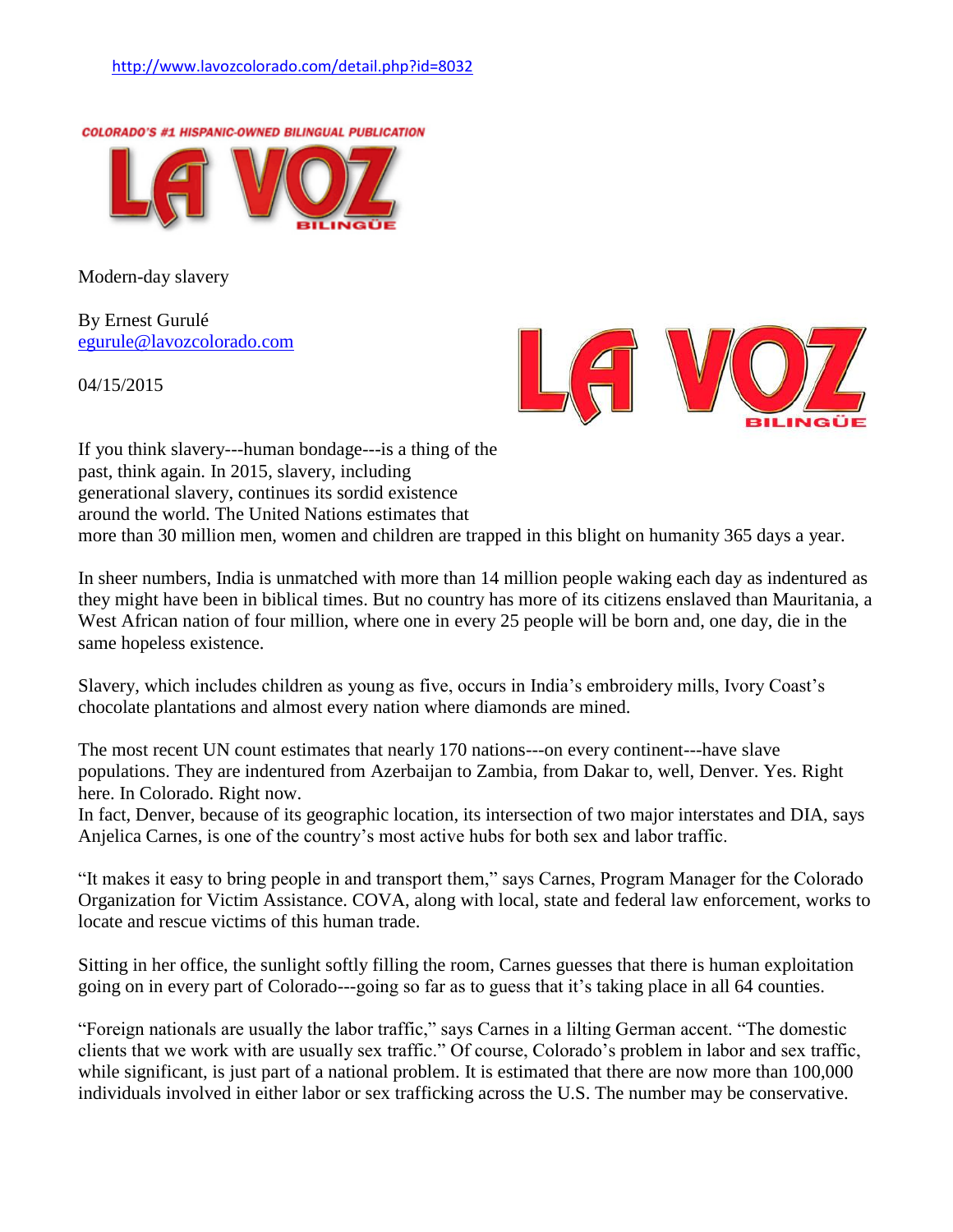Human trafficking sustains a number of businesses---large and small---in the state. According to the Colorado Human Trafficking Fact Sheet, sex trafficking in the state is a \$60 million a year industry. Yet, prosecutions are rare.

Labor trafficking, which occurs in the tourist and agriculture sectors, is also pervasive in Colorado. Not surprisingly, labor trafficking is heavily weighted with Mexican, Central and South American workers-- casualties of the curse of geography and the promise of hope. Hotel domestics, kitchen help, landscapers and general labor, often work in the lap-of-luxury by day and retire to nightmarish realities at shift's end, with little to look forward to beyond the next day's work.

Farm workers, often in isolated parts of the state, are among the most overworked and underpaid victims of this trade. Often, says Carnes, their visas, cell phones or both, are taken from them leaving them in virtual isolation. Making matters worse is the sight of their children, some as young as five and six, hunched over the same crop and soil.

It may be hard to imagine things being worse in matters of labor trafficking and exploitation, but a single case in Iowa displays depravity at its inglorious worst.

In 2013, a jury awarded 32 mentally challenged men \$240 million dollars in damages for years of forced labor. The men, contracted by a Texas poultry company to an Iowa turkey operation, worked for wages that averaged 40-cents-an-hour while being housed in dilapidated, unsanitary bug and rodent infested quarters. Prosecutors proved the men were routinely beaten, sleep-deprived and denied medical attention. One victim, say investigators, had teeth so damaged he could not chew a waffle. Another's hands were infected from being unable to wash the turkey blood off each night. The verdict is under appeal.

"I'm just happy that people are paying attention," says Beth McCann, former Denver Manager of Public Safety and current state legislator, of the problem Colorado faces with human exploitation. McCann, also a candidate for Denver District Attorney, sponsored legislation that added heft to laws on human trafficking and made it easier to prosecute those charged with this crime, particularly those accused of exploiting young girls and boys caught in this web.

Some of those trapped in the sex trade are young runaways---including pre-teens. Others are those who fell out of or escaped from foster care. Most get reeled in by predatory adults who target parks, bus depots or places on the street where young people are known to gather. More often than not, they use the same ruse. "They'll talk to them about where they could stay," says McCann. "So they go and these traffickers put them up, give them food, give them alcohol and drugs and it progresses." The promise of money, she says, rarely bears fruit.

But even if the pimps or traffickers are caught, prosecutions are not guaranteed "because the witness is often young, scared and often with an emotional attachment" to the person who exploited them, says McCann.

Another factor in this sordid equation is that many of these young victims have already been physically or psychologically damaged by the time they arrive in Colorado. "Typically (it's) those children who have been victimized their whole lives," says Adams County prosecutor Christa Landis who heads the county's